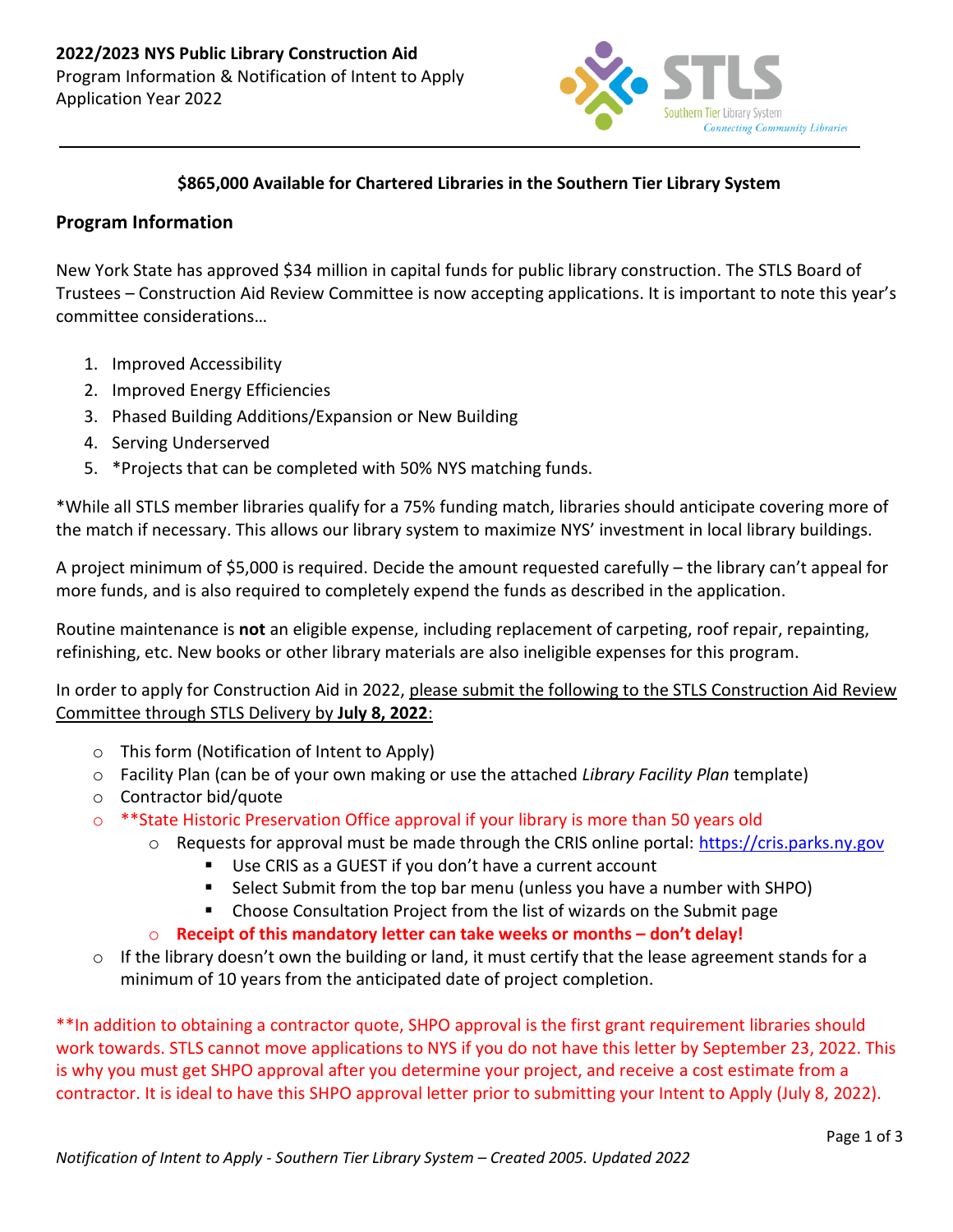## **STLS timeline for 2022/2023 NYS Public Library Construction Aid applications**

**Friday, July 8, 2022:** Deadline to submit Intent to Apply packet to STLS Construction Aid Review Committee *(Send packets via STLS Delivery addressed to Construction Aid Review Committee).* Print packet materials single-sided, and paper clip together. Do not staple your documents.

**Wednesday, July 13, 2022:** Committee meets with member libraries in-person or via Go-To-Meeting to hear proposed projects.

**Week of July 18, 2022:** Member libraries are notified of Review Committee's decision.

**July 18 – September 23, 2022:** Libraries work on applications following committee approval.

**Friday, September 23, 2022**: Applications must be completed online through STLS support.

**October 2022 – February 2023:** The State Library may ask libraries to revise applications based on state-level review.

*September – November 2023: New York State announces successful applicants and issues funds to libraries.*

**July 1, 2022 - June 30, 2025:** This is the window for when construction can begin, and when it must be completed.

For more information contact Brian Hildreth, [communitylibrarypartner@stls.org.](mailto:communitylibrarypartner@stls.org)